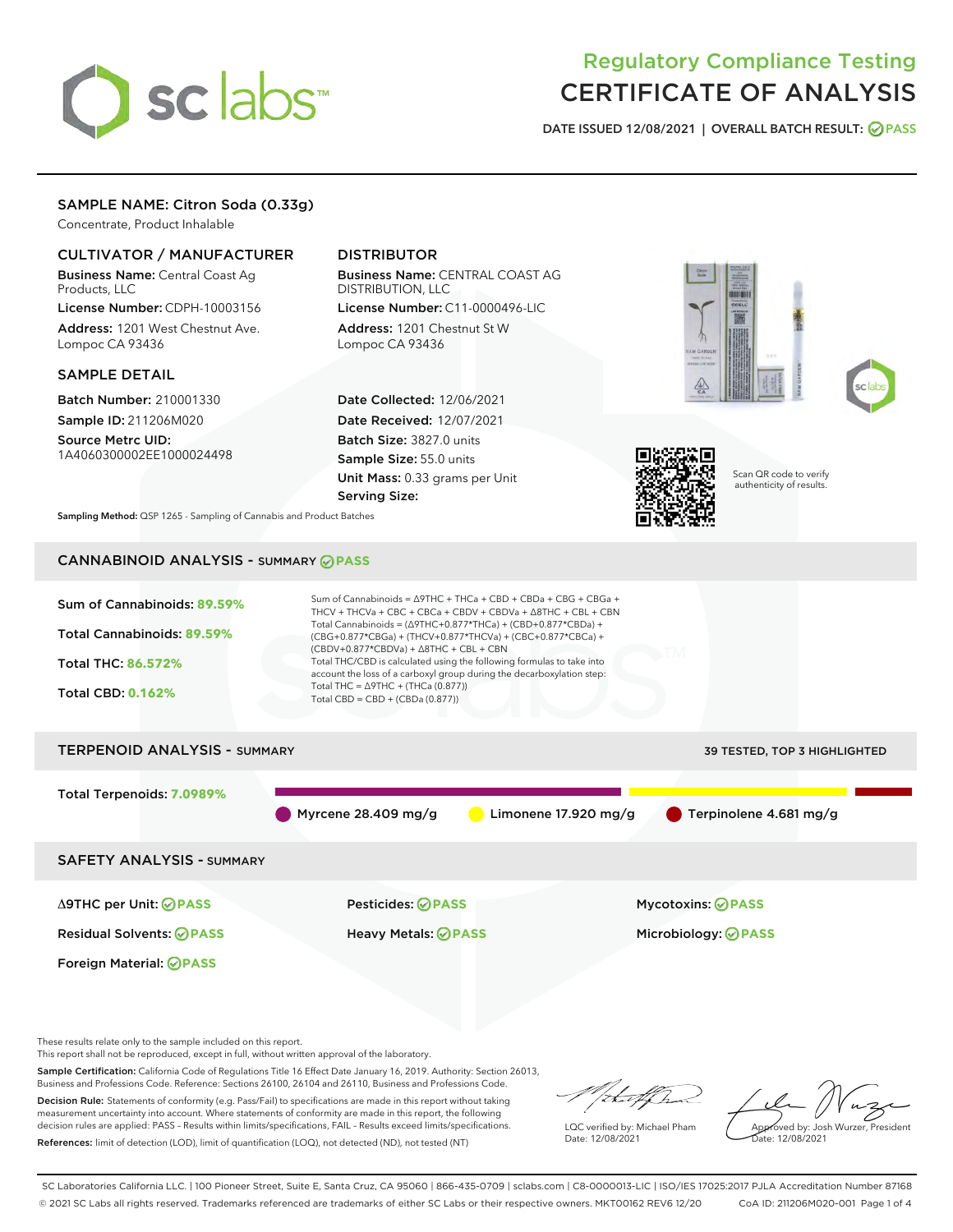

Terpene analysis utilizing gas chromatography-flame ionization detection (GC-

MEACUREMENT



CITRON SODA (0.33G) | DATE ISSUED 12/08/2021 | OVERALL BATCH RESULT: 2 PASS

TERPENOID TEST RESULTS - 12/08/2021

FID). **Method:** QSP 1192 - Analysis of Terpenoids by GC-FID

#### CANNABINOID TEST RESULTS - 12/07/2021 2 PASS

Tested by high-performance liquid chromatography with diode-array detection (HPLC-DAD). **Method:** QSP 1157 - Analysis of Cannabinoids by HPLC-DAD

#### TOTAL CANNABINOIDS: **89.59%**

Total Cannabinoids (Total THC) + (Total CBD) + (Total CBG) + (Total THCV) + (Total CBC) + (Total CBDV) + ∆8THC + CBL + CBN

TOTAL THC: **86.572%** Total THC (∆9THC+0.877\*THCa)

TOTAL CBD: **0.162%**

Total CBD (CBD+0.877\*CBDa)

TOTAL CBG: 2.033% Total CBG (CBG+0.877\*CBGa)

TOTAL THCV: 0.41% Total THCV (THCV+0.877\*THCVa)

TOTAL CBC: 0.12% Total CBC (CBC+0.877\*CBCa)

TOTAL CBDV: ND Total CBDV (CBDV+0.877\*CBDVa)

| <b>COMPOUND</b>            | LOD/LOQ<br>(mg/g) | <b>MEASUREMENT</b><br><b>UNCERTAINTY</b><br>(mg/g) | <b>RESULT</b><br>(mg/g) | <b>RESULT</b><br>(%) |
|----------------------------|-------------------|----------------------------------------------------|-------------------------|----------------------|
| <b>A9THC</b>               | 0.06/0.26         | ±29.781                                            | 865.72                  | 86.572               |
| <b>CBG</b>                 | 0.06/0.19         | ±0.801                                             | 20.33                   | 2.033                |
| <b>THCV</b>                | 0.1 / 0.2         | ±0.20                                              | 4.1                     | 0.41                 |
| <b>CBN</b>                 | 0.1/0.3           | ±0.19                                              | 2.9                     | 0.29                 |
| <b>CBD</b>                 | 0.07/0.29         | ±0.075                                             | 1.62                    | 0.162                |
| <b>CBC</b>                 | 0.2 / 0.5         | ±0.04                                              | 1.2                     | 0.12                 |
| $\triangle$ 8THC           | 0.1 / 0.4         | N/A                                                | <b>ND</b>               | <b>ND</b>            |
| <b>THCa</b>                | 0.05/0.14         | N/A                                                | <b>ND</b>               | <b>ND</b>            |
| <b>THCVa</b>               | 0.07 / 0.20       | N/A                                                | <b>ND</b>               | <b>ND</b>            |
| <b>CBDa</b>                | 0.02/0.19         | N/A                                                | <b>ND</b>               | <b>ND</b>            |
| <b>CBDV</b>                | 0.04 / 0.15       | N/A                                                | <b>ND</b>               | <b>ND</b>            |
| <b>CBDVa</b>               | 0.03 / 0.53       | N/A                                                | <b>ND</b>               | <b>ND</b>            |
| <b>CBGa</b>                | 0.1/0.2           | N/A                                                | <b>ND</b>               | <b>ND</b>            |
| <b>CBL</b>                 | 0.06 / 0.24       | N/A                                                | <b>ND</b>               | <b>ND</b>            |
| <b>CBCa</b>                | 0.07/0.28         | N/A                                                | <b>ND</b>               | <b>ND</b>            |
| <b>SUM OF CANNABINOIDS</b> |                   |                                                    | 895.9 mg/g              | 89.59%               |

#### **UNIT MASS: 0.33 grams per Unit**

| ∆9THC per Unit                         | 1120 per-package limit | 285.69 mg/unit | <b>PASS</b> |
|----------------------------------------|------------------------|----------------|-------------|
| <b>Total THC per Unit</b>              |                        | 285.69 mg/unit |             |
| <b>CBD per Unit</b>                    |                        | $0.53$ mg/unit |             |
| <b>Total CBD per Unit</b>              |                        | $0.53$ mg/unit |             |
| <b>Sum of Cannabinoids</b><br>per Unit |                        | 295.6 mg/unit  |             |
| <b>Total Cannabinoids</b><br>per Unit  |                        | 295.7 mg/unit  |             |

| <b>COMPOUND</b>         | LOD/LOQ<br>(mg/g) | WENT<br><b>UNCERTAINTY</b><br>(mg/g) | <b>RESULT</b><br>(mg/g)                         | <b>RESULT</b><br>(%) |
|-------------------------|-------------------|--------------------------------------|-------------------------------------------------|----------------------|
| <b>Myrcene</b>          | 0.008 / 0.025     | ±0.3665                              | 28.409                                          | 2.8409               |
| Limonene                | 0.005 / 0.016     | ±0.2563                              | 17.920                                          | 1.7920               |
| Terpinolene             | 0.008 / 0.026     | ±0.0960                              | 4.681                                           | 0.4681               |
| $\alpha$ Pinene         | 0.005 / 0.017     | ±0.0387                              | 4.504                                           | 0.4504               |
| $\beta$ Pinene          | 0.004 / 0.014     | ±0.0472                              | 4.104                                           | 0.4104               |
| $\beta$ Caryophyllene   | 0.004 / 0.012     | ±0.1437                              | 4.037                                           | 0.4037               |
| Linalool                | 0.009 / 0.032     | ±0.0570                              | 1.501                                           | 0.1501               |
| Ocimene                 | 0.011/0.038       | ±0.0393                              | 1.223                                           | 0.1223               |
| $\alpha$ Humulene       | 0.009/0.029       | ±0.0285                              | 0.889                                           | 0.0889               |
| Fenchol                 | 0.010 / 0.034     | ±0.0338                              | 0.873                                           | 0.0873               |
| <b>Terpineol</b>        | 0.016 / 0.055     | ±0.0394                              | 0.641                                           | 0.0641               |
| Camphene                | 0.005 / 0.015     | ±0.0041                              | 0.356                                           | 0.0356               |
| Valencene               | 0.009 / 0.030     | ±0.0206                              | 0.299                                           | 0.0299               |
| $\alpha$ Phellandrene   | 0.006 / 0.020     | ±0.0028                              | 0.205                                           | 0.0205               |
| trans-ß-Farnesene       | 0.008 / 0.025     | ±0.0072                              | 0.203                                           | 0.0203               |
| 3 Carene                | 0.005 / 0.018     | ±0.0025                              | 0.175                                           | 0.0175               |
| <b>Borneol</b>          | 0.005 / 0.016     | ±0.0068                              | 0.163                                           | 0.0163               |
| $\alpha$ Terpinene      | 0.005 / 0.017     | ±0.0023                              | 0.155                                           | 0.0155               |
| Citronellol             | 0.003 / 0.010     | ±0.0064                              | 0.131                                           | 0.0131               |
| Fenchone                | 0.009 / 0.028     | ±0.0037                              | 0.128                                           | 0.0128               |
| $\gamma$ Terpinene      | 0.006 / 0.018     | ±0.0019                              | 0.107                                           | 0.0107               |
| Guaiol                  | 0.009 / 0.030     | ±0.0037                              | 0.079                                           | 0.0079               |
| $\alpha$ Bisabolol      | 0.008 / 0.026     | ±0.0037                              | 0.070                                           | 0.0070               |
| Nerolidol               | 0.009 / 0.028     | ±0.0028                              | 0.044                                           | 0.0044               |
| Eucalyptol              | 0.006 / 0.018     | ±0.0007                              | 0.028                                           | 0.0028               |
| Sabinene Hydrate        | 0.006 / 0.022     | ±0.0011                              | 0.028                                           | 0.0028               |
| Sabinene                | 0.004 / 0.014     | ±0.0002                              | 0.018                                           | 0.0018               |
| p-Cymene                | 0.005 / 0.016     | ±0.0005                              | 0.018                                           | 0.0018               |
| Nerol                   | 0.003 / 0.011     | N/A                                  | <loq< th=""><th><loq< th=""></loq<></th></loq<> | <loq< th=""></loq<>  |
| Caryophyllene<br>Oxide  | 0.010 / 0.033     | N/A                                  | <loq< th=""><th><loq< th=""></loq<></th></loq<> | <loq< th=""></loq<>  |
| (-)-Isopulegol          | 0.005 / 0.016     | N/A                                  | ND                                              | ND                   |
| Camphor                 | 0.006 / 0.019     | N/A                                  | ND                                              | ND                   |
| Isoborneol              | 0.004 / 0.012     | N/A                                  | ND                                              | ND                   |
| Menthol                 | 0.008 / 0.025     | N/A                                  | ND                                              | ND                   |
| R-(+)-Pulegone          | 0.003 / 0.011     | N/A                                  | ND                                              | ND                   |
| Geraniol                | 0.002 / 0.007     | N/A                                  | ND                                              | ND                   |
| <b>Geranyl Acetate</b>  | 0.004 / 0.014     | N/A                                  | ND                                              | ND                   |
| $\alpha$ Cedrene        | 0.005 / 0.016     | N/A                                  | <b>ND</b>                                       | ND                   |
| Cedrol                  | 0.008 / 0.027     | N/A                                  | ND                                              | ND                   |
| <b>TOTAL TERPENOIDS</b> |                   |                                      | 70.989 mg/g                                     | 7.0989%              |

SC Laboratories California LLC. | 100 Pioneer Street, Suite E, Santa Cruz, CA 95060 | 866-435-0709 | sclabs.com | C8-0000013-LIC | ISO/IES 17025:2017 PJLA Accreditation Number 87168 © 2021 SC Labs all rights reserved. Trademarks referenced are trademarks of either SC Labs or their respective owners. MKT00162 REV6 12/20 CoA ID: 211206M020-001 Page 2 of 4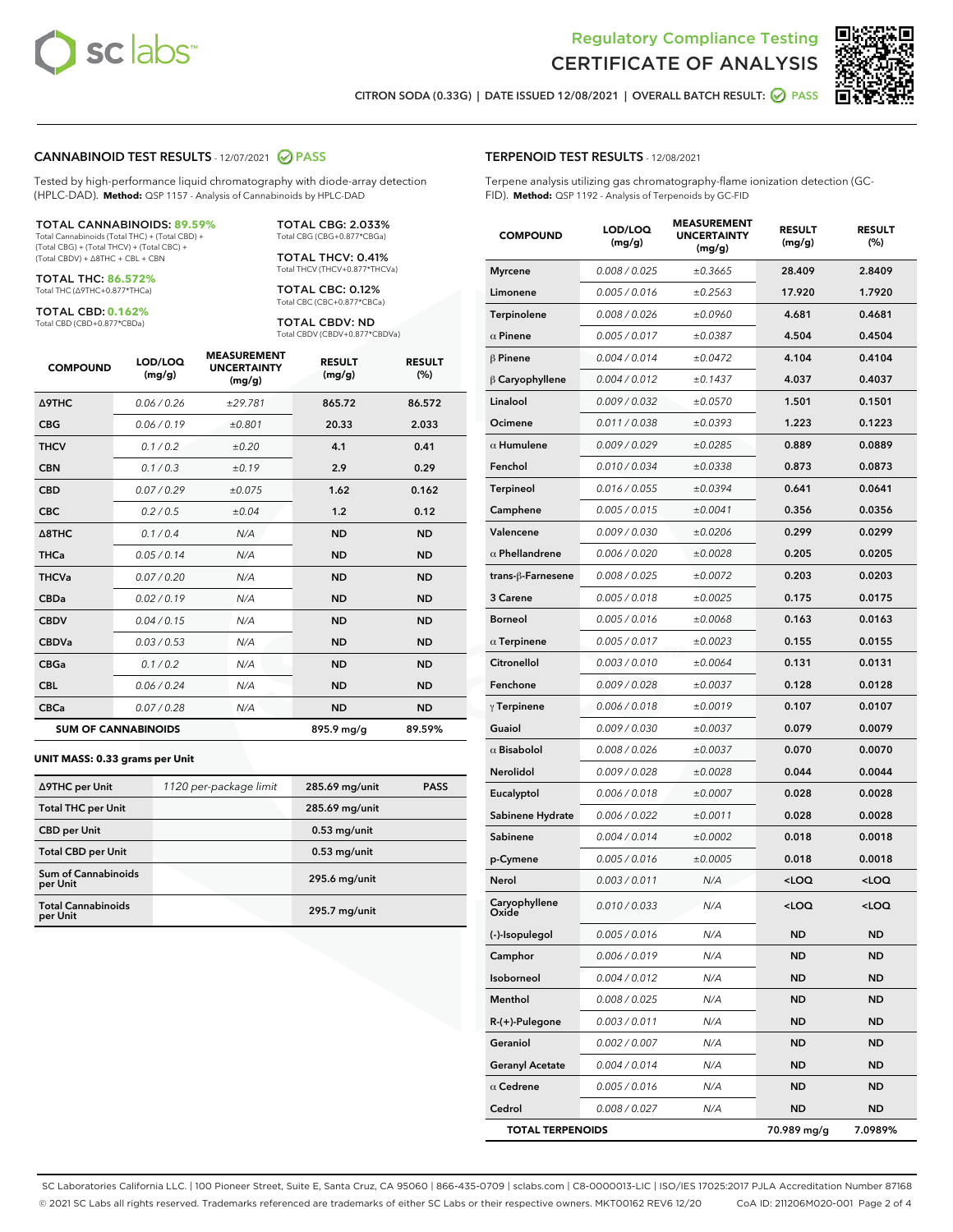



CITRON SODA (0.33G) | DATE ISSUED 12/08/2021 | OVERALL BATCH RESULT: @ PASS

# CATEGORY 1 PESTICIDE TEST RESULTS - 12/08/2021 2 PASS

Pesticide and plant growth regulator analysis utilizing high-performance liquid chromatography-mass spectrometry (HPLC-MS) or gas chromatography-mass spectrometry (GC-MS). \*GC-MS utilized where indicated. **Method:** QSP 1212 - Analysis of Pesticides and Mycotoxins by LC-MS or QSP 1213 - Analysis of Pesticides by GC-MS

| <b>COMPOUND</b>             | LOD/LOQ<br>$(\mu g/g)$ | <b>ACTION</b><br><b>LIMIT</b><br>$(\mu g/g)$ | <b>MEASUREMENT</b><br><b>UNCERTAINTY</b><br>$(\mu g/g)$ | <b>RESULT</b><br>$(\mu g/g)$ | <b>RESULT</b> |
|-----------------------------|------------------------|----------------------------------------------|---------------------------------------------------------|------------------------------|---------------|
| Aldicarb                    | 0.03 / 0.08            | $\ge$ LOD                                    | N/A                                                     | <b>ND</b>                    | <b>PASS</b>   |
| Carbofuran                  | 0.02/0.05              | $>$ LOD                                      | N/A                                                     | <b>ND</b>                    | <b>PASS</b>   |
| Chlordane*                  | 0.03 / 0.08            | $\ge$ LOD                                    | N/A                                                     | <b>ND</b>                    | <b>PASS</b>   |
| Chlorfenapyr*               | 0.03/0.10              | $\ge$ LOD                                    | N/A                                                     | <b>ND</b>                    | <b>PASS</b>   |
| Chlorpyrifos                | 0.02 / 0.06            | $\ge$ LOD                                    | N/A                                                     | <b>ND</b>                    | <b>PASS</b>   |
| Coumaphos                   | 0.02 / 0.07            | $>$ LOD                                      | N/A                                                     | <b>ND</b>                    | <b>PASS</b>   |
| Daminozide                  | 0.02 / 0.07            | $\ge$ LOD                                    | N/A                                                     | <b>ND</b>                    | <b>PASS</b>   |
| <b>DDVP</b><br>(Dichlorvos) | 0.03/0.09              | $\ge$ LOD                                    | N/A                                                     | <b>ND</b>                    | <b>PASS</b>   |
| <b>Dimethoate</b>           | 0.03 / 0.08            | $\ge$ LOD                                    | N/A                                                     | <b>ND</b>                    | <b>PASS</b>   |
| Ethoprop(hos)               | 0.03/0.10              | $>$ LOD                                      | N/A                                                     | <b>ND</b>                    | <b>PASS</b>   |
| Etofenprox                  | 0.02 / 0.06            | $\ge$ LOD                                    | N/A                                                     | <b>ND</b>                    | <b>PASS</b>   |
| Fenoxycarb                  | 0.03 / 0.08            | $>$ LOD                                      | N/A                                                     | <b>ND</b>                    | <b>PASS</b>   |
| Fipronil                    | 0.03 / 0.08            | $\ge$ LOD                                    | N/A                                                     | <b>ND</b>                    | <b>PASS</b>   |
| Imazalil                    | 0.02 / 0.06            | $\ge$ LOD                                    | N/A                                                     | <b>ND</b>                    | <b>PASS</b>   |
| Methiocarb                  | 0.02 / 0.07            | $\ge$ LOD                                    | N/A                                                     | <b>ND</b>                    | <b>PASS</b>   |
| Methyl<br>parathion         | 0.03/0.10              | $>$ LOD                                      | N/A                                                     | <b>ND</b>                    | <b>PASS</b>   |
| <b>Mevinphos</b>            | 0.03/0.09              | $>$ LOD                                      | N/A                                                     | <b>ND</b>                    | <b>PASS</b>   |
| Paclobutrazol               | 0.02 / 0.05            | $\ge$ LOD                                    | N/A                                                     | <b>ND</b>                    | <b>PASS</b>   |
| Propoxur                    | 0.03/0.09              | $\ge$ LOD                                    | N/A                                                     | <b>ND</b>                    | <b>PASS</b>   |
| Spiroxamine                 | 0.03 / 0.08            | $\ge$ LOD                                    | N/A                                                     | <b>ND</b>                    | <b>PASS</b>   |
| <b>Thiacloprid</b>          | 0.03/0.10              | $\ge$ LOD                                    | N/A                                                     | <b>ND</b>                    | <b>PASS</b>   |
|                             |                        |                                              |                                                         |                              |               |

# CATEGORY 2 PESTICIDE TEST RESULTS - 12/08/2021 @ PASS

| <b>COMPOUND</b>          | LOD/LOO<br>$(\mu g/g)$ | <b>ACTION</b><br>LIMIT<br>$(\mu g/g)$ | <b>MEASUREMENT</b><br><b>UNCERTAINTY</b><br>$(\mu g/g)$ | <b>RESULT</b><br>$(\mu g/g)$ | <b>RESULT</b> |  |
|--------------------------|------------------------|---------------------------------------|---------------------------------------------------------|------------------------------|---------------|--|
| Abamectin                | 0.03/0.10              | 0.1                                   | N/A                                                     | <b>ND</b>                    | <b>PASS</b>   |  |
| Acephate                 | 0.02/0.07              | 0.1                                   | N/A                                                     | <b>ND</b>                    | <b>PASS</b>   |  |
| Acequinocyl              | 0.02/0.07              | 0.1                                   | N/A                                                     | <b>ND</b>                    | <b>PASS</b>   |  |
| Acetamiprid              | 0.02/0.05              | 0.1                                   | N/A                                                     | <b>ND</b>                    | <b>PASS</b>   |  |
| Azoxystrobin             | 0.02/0.07              | 0.1                                   | N/A                                                     | <b>ND</b>                    | <b>PASS</b>   |  |
| <b>Bifenazate</b>        | 0.01/0.04              | 0.1                                   | N/A                                                     | <b>ND</b>                    | <b>PASS</b>   |  |
| <b>Bifenthrin</b>        | 0.02/0.05              | 3                                     | N/A                                                     | <b>ND</b>                    | <b>PASS</b>   |  |
| <b>Boscalid</b>          | 0.03/0.09              | 0.1                                   | N/A                                                     | <b>ND</b>                    | <b>PASS</b>   |  |
| Captan                   | 0.19/0.57              | 0.7                                   | N/A                                                     | <b>ND</b>                    | <b>PASS</b>   |  |
| Carbaryl                 | 0.02/0.06              | 0.5                                   | N/A                                                     | <b>ND</b>                    | <b>PASS</b>   |  |
| Chlorantranilip-<br>role | 0.04/0.12              | 10                                    | N/A                                                     | <b>ND</b>                    | <b>PASS</b>   |  |
| Clofentezine             | 0.03/0.09              | 0.1                                   | N/A                                                     | <b>ND</b>                    | <b>PASS</b>   |  |

| <b>CATEGORY 2 PESTICIDE TEST RESULTS</b> - 12/08/2021 continued |
|-----------------------------------------------------------------|
|                                                                 |

| <b>COMPOUND</b>               | LOD/LOQ<br>(µg/g) | <b>ACTION</b><br>LIMIT<br>$(\mu g/g)$ | <b>MEASUREMENT</b><br><b>UNCERTAINTY</b><br>$(\mu g/g)$ | <b>RESULT</b><br>(µg/g) | <b>RESULT</b> |
|-------------------------------|-------------------|---------------------------------------|---------------------------------------------------------|-------------------------|---------------|
| Cyfluthrin                    | 0.12 / 0.38       | 2                                     | N/A                                                     | <b>ND</b>               | <b>PASS</b>   |
| Cypermethrin                  | 0.11 / 0.32       | $\mathcal{I}$                         | N/A                                                     | <b>ND</b>               | <b>PASS</b>   |
| Diazinon                      | 0.02 / 0.05       | 0.1                                   | N/A                                                     | <b>ND</b>               | <b>PASS</b>   |
| Dimethomorph                  | 0.03 / 0.09       | 2                                     | N/A                                                     | <b>ND</b>               | <b>PASS</b>   |
| Etoxazole                     | 0.02 / 0.06       | 0.1                                   | N/A                                                     | <b>ND</b>               | <b>PASS</b>   |
| Fenhexamid                    | 0.03 / 0.09       | 0.1                                   | N/A                                                     | <b>ND</b>               | <b>PASS</b>   |
| Fenpyroximate                 | 0.02 / 0.06       | 0.1                                   | N/A                                                     | <b>ND</b>               | <b>PASS</b>   |
| Flonicamid                    | 0.03 / 0.10       | 0.1                                   | N/A                                                     | <b>ND</b>               | <b>PASS</b>   |
| Fludioxonil                   | 0.03 / 0.10       | 0.1                                   | N/A                                                     | <b>ND</b>               | <b>PASS</b>   |
| Hexythiazox                   | 0.02 / 0.07       | 0.1                                   | N/A                                                     | <b>ND</b>               | <b>PASS</b>   |
| Imidacloprid                  | 0.04 / 0.11       | 5                                     | N/A                                                     | <b>ND</b>               | <b>PASS</b>   |
| Kresoxim-methyl               | 0.02 / 0.07       | 0.1                                   | N/A                                                     | <b>ND</b>               | <b>PASS</b>   |
| Malathion                     | 0.03 / 0.09       | 0.5                                   | N/A                                                     | <b>ND</b>               | <b>PASS</b>   |
| Metalaxyl                     | 0.02 / 0.07       | $\overline{c}$                        | N/A                                                     | <b>ND</b>               | <b>PASS</b>   |
| Methomyl                      | 0.03 / 0.10       | $\mathcal{I}$                         | N/A                                                     | <b>ND</b>               | <b>PASS</b>   |
| Myclobutanil                  | 0.03 / 0.09       | 0.1                                   | N/A                                                     | <b>ND</b>               | <b>PASS</b>   |
| Naled                         | 0.02 / 0.07       | 0.1                                   | N/A                                                     | <b>ND</b>               | <b>PASS</b>   |
| Oxamyl                        | 0.04 / 0.11       | 0.5                                   | N/A                                                     | <b>ND</b>               | <b>PASS</b>   |
| Pentachloronitro-<br>benzene* | 0.03/0.09         | 0.1                                   | N/A                                                     | <b>ND</b>               | <b>PASS</b>   |
| Permethrin                    | 0.04 / 0.12       | 0.5                                   | N/A                                                     | <b>ND</b>               | <b>PASS</b>   |
| Phosmet                       | 0.03 / 0.10       | 0.1                                   | N/A                                                     | <b>ND</b>               | <b>PASS</b>   |
| Piperonylbu-<br>toxide        | 0.02 / 0.07       | 3                                     | N/A                                                     | <b>ND</b>               | <b>PASS</b>   |
| Prallethrin                   | 0.03 / 0.08       | 0.1                                   | N/A                                                     | <b>ND</b>               | <b>PASS</b>   |
| Propiconazole                 | 0.02 / 0.07       | 0.1                                   | N/A                                                     | <b>ND</b>               | <b>PASS</b>   |
| Pyrethrins                    | 0.04 / 0.12       | 0.5                                   | N/A                                                     | <b>ND</b>               | <b>PASS</b>   |
| Pyridaben                     | 0.02 / 0.07       | 0.1                                   | N/A                                                     | <b>ND</b>               | <b>PASS</b>   |
| Spinetoram                    | 0.02 / 0.07       | 0.1                                   | N/A                                                     | <b>ND</b>               | <b>PASS</b>   |
| Spinosad                      | 0.02 / 0.07       | 0.1                                   | N/A                                                     | <b>ND</b>               | <b>PASS</b>   |
| Spiromesifen                  | 0.02 / 0.05       | 0.1                                   | N/A                                                     | <b>ND</b>               | <b>PASS</b>   |
| Spirotetramat                 | 0.02 / 0.06       | 0.1                                   | N/A                                                     | <b>ND</b>               | <b>PASS</b>   |
| Tebuconazole                  | 0.02 / 0.07       | 0.1                                   | N/A                                                     | <b>ND</b>               | <b>PASS</b>   |
| Thiamethoxam                  | 0.03 / 0.10       | 5                                     | N/A                                                     | <b>ND</b>               | <b>PASS</b>   |
| Trifloxystrobin               | 0.03 / 0.08       | 0.1                                   | N/A                                                     | <b>ND</b>               | <b>PASS</b>   |

SC Laboratories California LLC. | 100 Pioneer Street, Suite E, Santa Cruz, CA 95060 | 866-435-0709 | sclabs.com | C8-0000013-LIC | ISO/IES 17025:2017 PJLA Accreditation Number 87168 © 2021 SC Labs all rights reserved. Trademarks referenced are trademarks of either SC Labs or their respective owners. MKT00162 REV6 12/20 CoA ID: 211206M020-001 Page 3 of 4